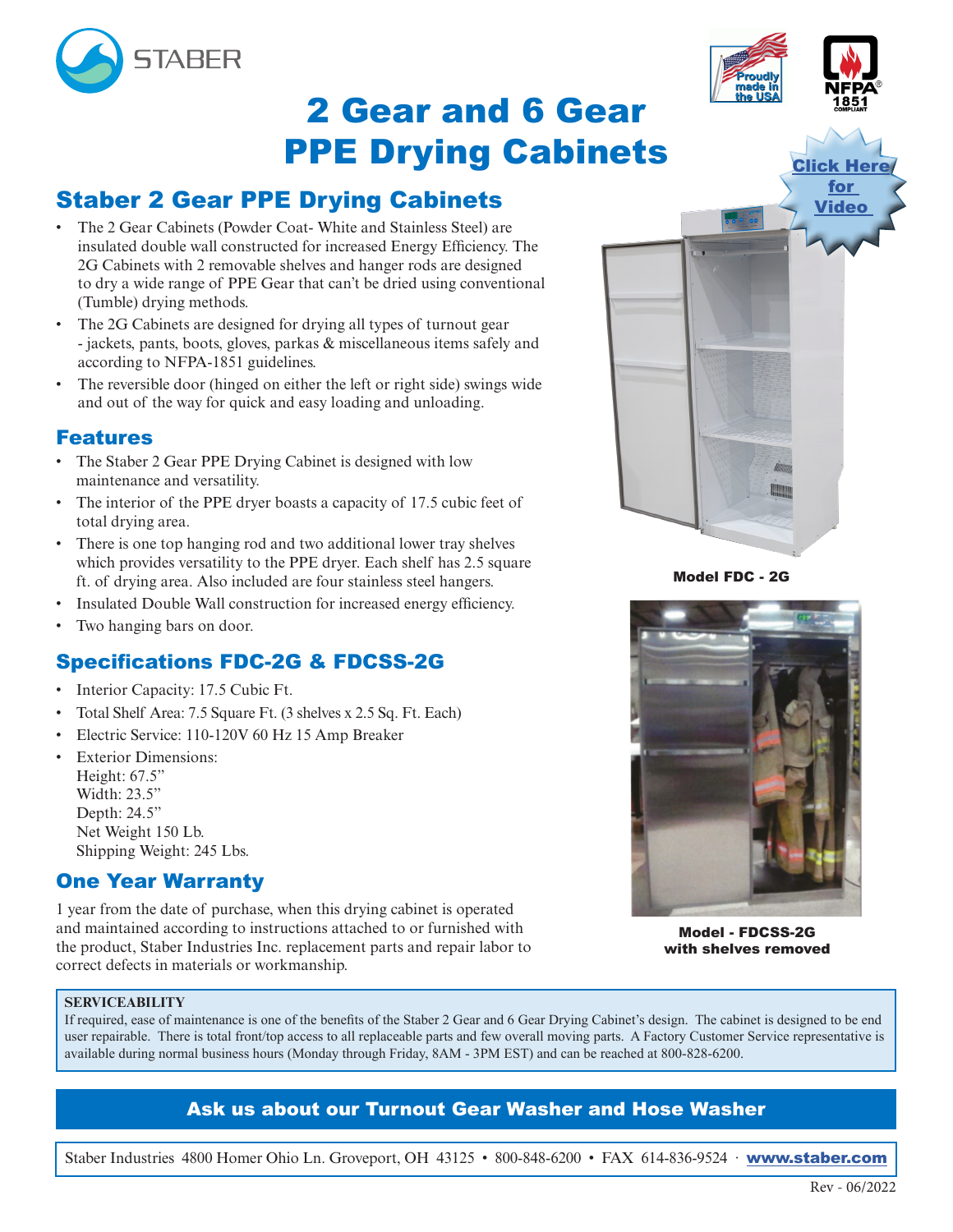

# 2 Gear and 6 Gear PPE Drying Cabinets

## Staber 6 Gear PPE Drying Cabinets

- The 6 Gear Drying Cabinet will extend the life of your fire hose, turnout gear and other fire house equipment.
- Eliminates frozen hose and dangerous hose towers.
- Avoids the damaging practice of drying on hot pavement or under intense sunlight.
- Provides extra hose storage.
- Custom built for firefighter turnout gear (PPE) and hoses.
- Simple controls with factory preset temperatures ensure proper drying temperature for each unique clothing or turnout item.
- It is made from heavy duty steel construction with a white powder coat finish.
- Ships from the factory with (4) coat hangers, 1 glove rack (holds 26 gloves), (2) boot hangers (holds 12 boots) Optional accessories include: coat hangers, boot hangers, glove hangers, multi-purpose hanger, and hose drying shelf.

## Features

- Conforms to NFPA 1851 guidelines for PPE care and maintenance.
- Powder coated steel construction throughout ensures long life and corrosion-resistance.
- The control panel has 5 selectable temperature settings including a fan (air) only option.
- The drying times are selectable for up to 10 hours in increments of 15 minutes. Also can be set in continuous mode.
- The cabinet dries personal protective equipment safely.
- The unit contains a built-in floor drain to remove water drip off.
- Flush mounted, lockable slam latch secures the swing out doors.
- Each shelf can hold up to 250 lbs.

## Three Year Warranty

3 year from the date of purchase, when this drying cabinet is operated and maintained according to instructions attached to or furnished with the product, Staber Industries Inc. replacement parts and repair labor to correct defects in materials or workmanship.



The Standard 2201-6



Model IDC-2230

## Ask us about our Turnout Gear Washer and Hose Washer

Staber Industries 4800 Homer Ohio Ln. Groveport, OH 43125 • 800-848-6200 • FAX 614-836-9524 · [www.staber.com](http://www.staber.com)